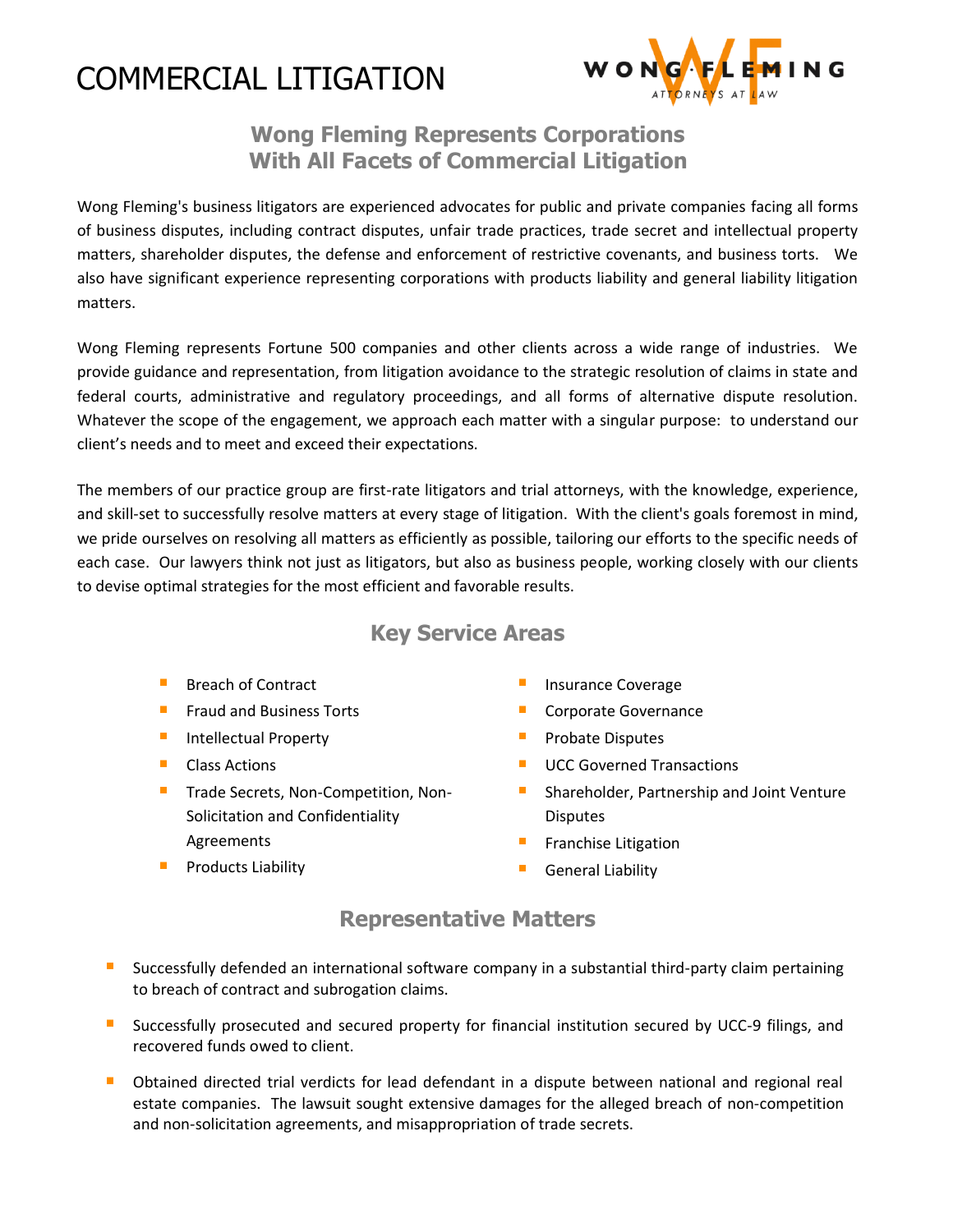## **Representative Matters (cont'd)**

- Successfully defended government clients in multi-phase federal class-action litigation.  $\mathcal{C}$
- $\mathcal{L}_{\mathcal{A}}$ Successfully defended financial institution in class action litigation.
- $\mathcal{L}_{\mathcal{A}}$ Defended international telecommunications company in regulatory proceedings.
- Successfully defended real estate developer in multimillion-dollar breach of contract matter. The claims included numerous issues including breach of contract and professional malpractice.
- Successfully pursued substantial recovery for federal security contractors in multi-plaintiff federal lawsuit alleging fraud, contract, and business tort claims. We pursued extensive electronic discovery and effectively utilized economic experts to value damages.
- $\mathcal{L}_{\mathcal{A}}$ Obtained defense jury verdict for life insurance carrier in highly contested insurance coverage dispute over a seven-figure life insurance policy. Our lawyers obtained a defense verdict following a protracted trial over the applicability of suicide exclusion, and successfully defended the trial verdict before the 4th Circuit Court of Appeals.
- $\mathcal{L}_{\mathcal{A}}$ Represented a media company in litigation involving payments for advertising where the financing for the advertising was obtained from a factoring company.
- $\Box$ Successfully defended financial services company regarding discriminatory lending claims.
- $\blacksquare$ Successfully defended internet company accused of "cyber-squatting" and infringing trade name.
- Prosecuted claims on behalf of an international newspaper for misuse of its trade name in the United States and Europe.
- $\mathcal{L}_{\mathcal{A}}$ Defended and prosecuted the right to use domain names.
- Successfully conducted internal fraud and theft investigation for a national manufacturer, including a criminal referral resulting from the evidence obtained. In connection with this investigation, we directed and supervised an extensive forensic digital data investigation.
- $\blacksquare$ Defended and prosecuted breach of contract, UCC-9 and UCC-2A claims in civil dispute to enforce purchase and sale agreement of an ongoing concern. We reviewed secured transaction documents and sought accounting of secured property in determining damages.
- Successfully represented and defended municipality in terminating \$100 million vendor contract.
- $\overline{\phantom{a}}$ Jury verdict in employment-related trade secrets case.
- Obtained dismissal of trade secret suit brought by competitor between granting of TRO and preliminary injunction hearing through aggressive accelerated discovery and persuasive motion practice.
- Represented self-insured employer in dispute with insurance company over payment of third-party claims; obtained highly favorable settlement of entire claim amount plus attorneys' fees.
- Defended Fortune 50 company in multimillion-dollar dispute with customer; obtained highly favorable settlement that included a new contract with customer of greater value through creative negotiations.